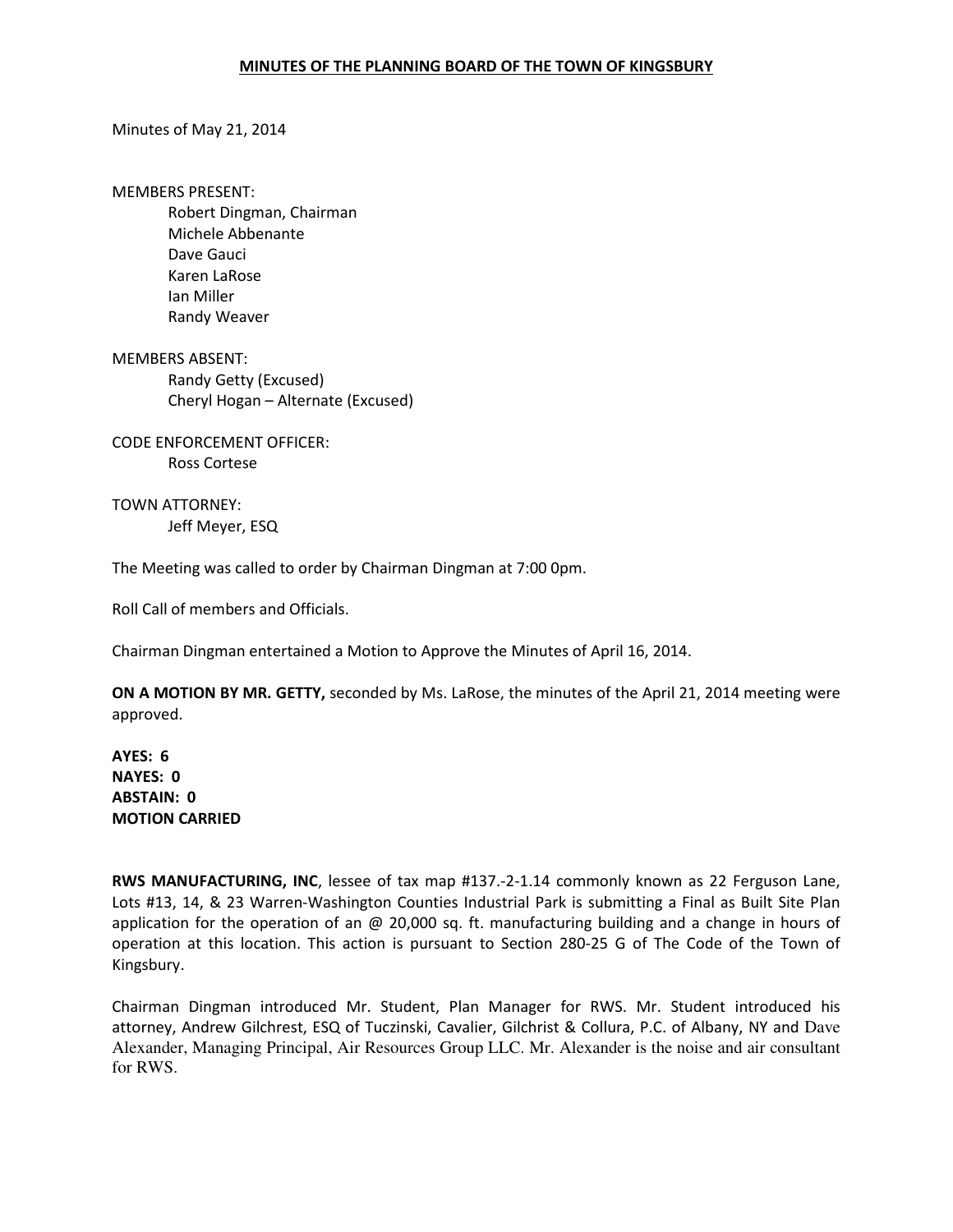Planning Board Meeting Page 2 May 21, 2014

Mr. Gilchrest stated Mr. Tucziniski could not be here tonight due to a conflict in scheduling. Mr. Gilchrist briefly addressed several of the sound mitigations. There have already been some implemented and some of which will be implemented. Mr. Gilchrest stated for the record there was a submittal by Mr. Alexander. Mr. Gilchrest stated Mr. Alexander is here tonight and will be able to address any technical questions. He then asked Mr. Student to show the Board on the map what RWS has been doing.

Mr. Gilchrest stated there have been plant and yard operations addressed. As Mr. Alexander stated in his letter they are addressing truck movements on site. There are certain log storage areas that have been sighted on the property to address potential noise mitigation while they are jockeying and moving equipment on the site as well as for storage of logs on the site. There is an existing sound barrier fence, the log wall they are completing. It will be 12 feet high. That is designed to be noise mitigation as well.

Also in Mr. Alexander's letter it is stated that there is also an existing wood slot fence. Mr. Gilchrest stated what you can do in this situation is purchase a sound curtain which can be applied that would absorb some of the sound and also reflect some of the sound. These can be incredibly effective. The sound curtains were ordered and when they arrived they were the wrong size. (see attached)

Mr. Gilchrest stated in Mr. Alexander's letter he addressed the strictness of the sound levels. Mr. Gilchrest stated based on his experience, the sound limits are incredibly low for either heavy industrial or an industrial operation.

Chairman Dingman stated RWS agreed to these limits with their Engineer, the Town's Engineer, and the IDA's Engineers.

Mr. Gilchrest introduced Mr. Student to address what has been done on the sight and what they plan to do.

Mr. Student stated the first thing they did was relocated some of the trailers as Mr. Alexander suggested. Mr. Student purchased noise blankets that are hung on the inside of the shaker room and have hung them on the outside of the building. These blankets will be left there until the shaker building is torn down and a new building is up with sound insulation inside it. The new building will be totally enclosed in the future. This building will go along with the new dust collection system they will be putting in. Hopefully this will be done in late June or July. They have increased the log storage area to the back corner and will continue to increase it. The log wall will stay there permanently. It will be 12 feet high and one solid wall wide as they had there before. The fence will remain where it is. There will be 6 8 x 10 sound panels that are set up for outdoors. These sound panels will be placed on the wall presently in place.

Mr. Student stated they have had two complaints about the doors being opened. The door has to be opened at least once a shift in order for them to remove by products of the operation. Mr. Student stated he has told his employees he does not want the door opened from 11:00 pm to 7:00 am.

There was also talk about the trees that are there and replacing them with bigger tress. This will not be happening. There are a lot of different ideas that could be done. They could put a fence there but Mr. Student does not see what benefit that would be.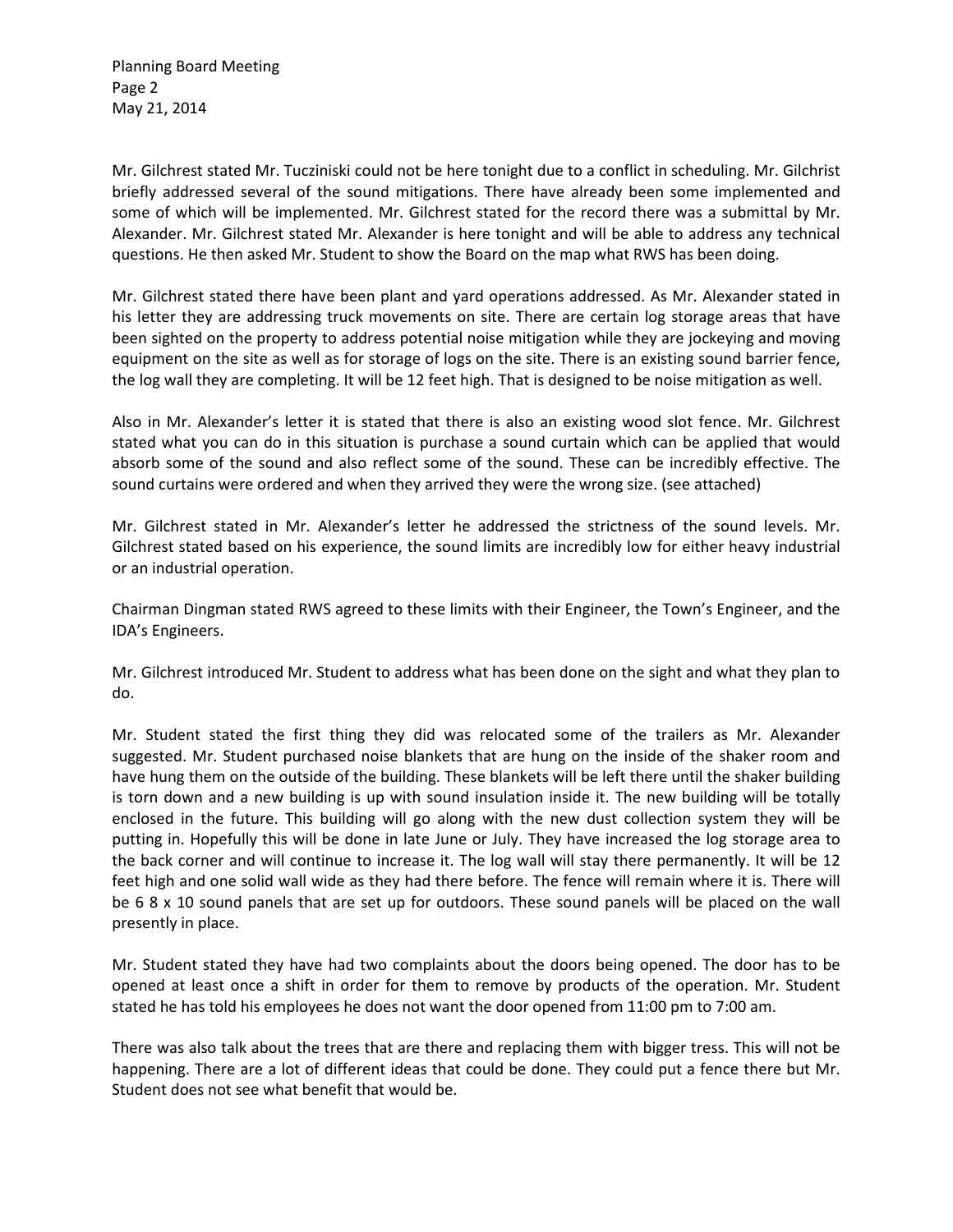Planning Board Meeting Page 3 May 21, 2014

They went out and did some sound testing today near Mr. Kelly's property. They were at 42 dB with the plant running. They did another sound test at near the former Lowell property and were in the mid 40's dB range. He is not sure what more can be done after the upgrades are done.

Mr. Miller questioned Mr. Alexander the effectiveness of the plantings along the radius of the property.

Mr. Alexander stated the problem with plantings is the velocity. They would have to be at least fifty feet deep. They need to be mature plantings. The plantings will not be effective but the truck bodies will be very effective if maintained at an angle where they disrupt the sound levels. The log is very similar to a highway barrier that is made out of wood. Mr. Alexander stated a log wall would be better than a highway barrier. The material is hard wood and very dense. As long as the height of the log wall is maintained it should be very effective. The nature of wood is an absorbing material for sound waves.

Chairman Dingman stated he does appreciate what has been done to date. He questioned if anyone has met with the Kelly's.

Mr. Alexander stated had there been a meeting two weeks prior he would have spoken to the Kelly's then. He was not going to travel here if there was not a meeting.

Chairman Dingman stated one of the requests from the Board was for someone to have met with Mr. Kelly and/or Mr. Underwood for a special meeting. The other concern is the direction of the trailers going towards Mr. Kelly's.

Mr. Alexander stated the elevation has a big effect on the sound. You want to deflect propagation as you can.

Dennis Kelly stated the trailers are not permanent they are moved around leaving gaps. They are customer's trailers and when they fill them there is a twenty foot gap. He does not believe this is a fix. It is a blind to a fix. The trailers are in and out all of the time.

Chairman Dingman stated to avoid the gaps is there something else that can be put in there.

Mr. Student stated they have eight storage trailers in those locations. The storage trailers are used to store their bags in.

Discussion ensued among the Board with questions addressed by the Applicant and the Applicants Representative.

Dan Colomb stated he believes the height of the trailers and the elevation of his house and Dennis's house will not fix the problem. He would like to the elevation at both houses checked.

Chairman Dingman stated he thought Mr. Alexander had met with Mr. Kelly and Mr. Colomb. Chairman Dingman has looked at the report and feels Mr. Alexander does need to go to the properties to check the elevations.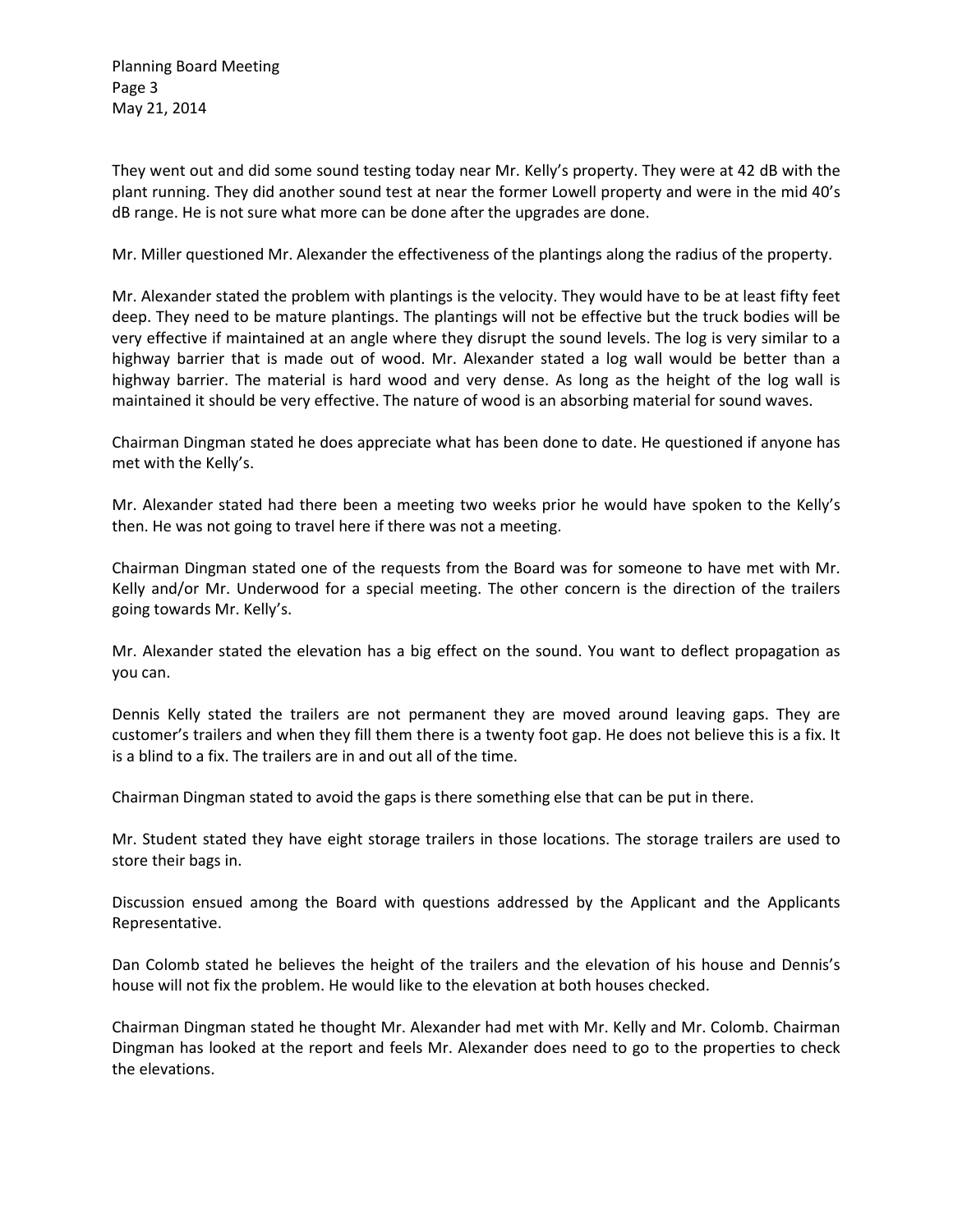Planning Board Meeting Page 4 May 21, 2014

Bill Underwood stated RWS should be commended, he can sleep nights and that is a good thing. The nights he has been out he is still getting the grinding noise, shaver noise, loader noise and the clanking noise but it has not gone above the noise levels. During the day it is not as bad. Mr. Underwood believes they are making progress. It's getting better.

Chairman Dingman addressed the issue of getting the submissions here before the meetings and not the day of the meeting. The submissions need to be here a week before the scheduled meeting.

Chairman Dingman stated we are trying to work with you. One of the concerns is the noise levels. There were three engineers involved with the noise levels. For the record whether RWS should have been put in the IDA Park or not he does not know. But it is there and we got to work with it too. There has been a lot of discussion on cast. Chairman Dingman questioned how much of this cost is driven by OSHA.

Mr. Student gave an update on OSHA. They are negotiation with them on the fines. They feel confident with all of the changes they have made and the ones being proposed they will come out of this very positive.

Chairman Dingman stated we need to see the changes. We are in a position that we are here month after month and again what changed? We have a report but we have been told before those things would be done that have not. You will contact Mr. Kelly and Mr. Underwood to look at the elevations, maintenance of the wall, we need the as built drawings, and Mr. Cortes needs to check the storm water and make sure that is as built.

Mr. Miller would like them to look at the feasibility of doing something with the door.

Mr. Student stated they will look at keeping the door closed. Maybe they could use totes, they have bought fans. They will consider keeping the door closed.

Chairman Dingman stated he would like to bring this to a close by the end of the June meeting. He believes everything the Board has asked for could be done.

Mr. Gilchrest stated they would only ask that the Board grant them another shift on Saturdays. The hours would be from 7:00 am until 3:00pm.

Chairman Dingman stated this would not happen until Mr. Alexander spoke with Mr. Kelly and Mr. Underwood and we get some kind of resolution or something that is reasonable. Chairman Dingman and the Board ask for this over a month ago to speak to the neighbors.

Mr. Gilchrest proposed allowing the shift subject to making sure within thirty days if Mr. Alexander has not met with the neighbors and there are no as builts, and we are back in a month you stop that shift. It is very important for the company to have this shift.

Mr. Alexander stated he promised he would meet with the neighbors next week, if it is convenient for the neighbors.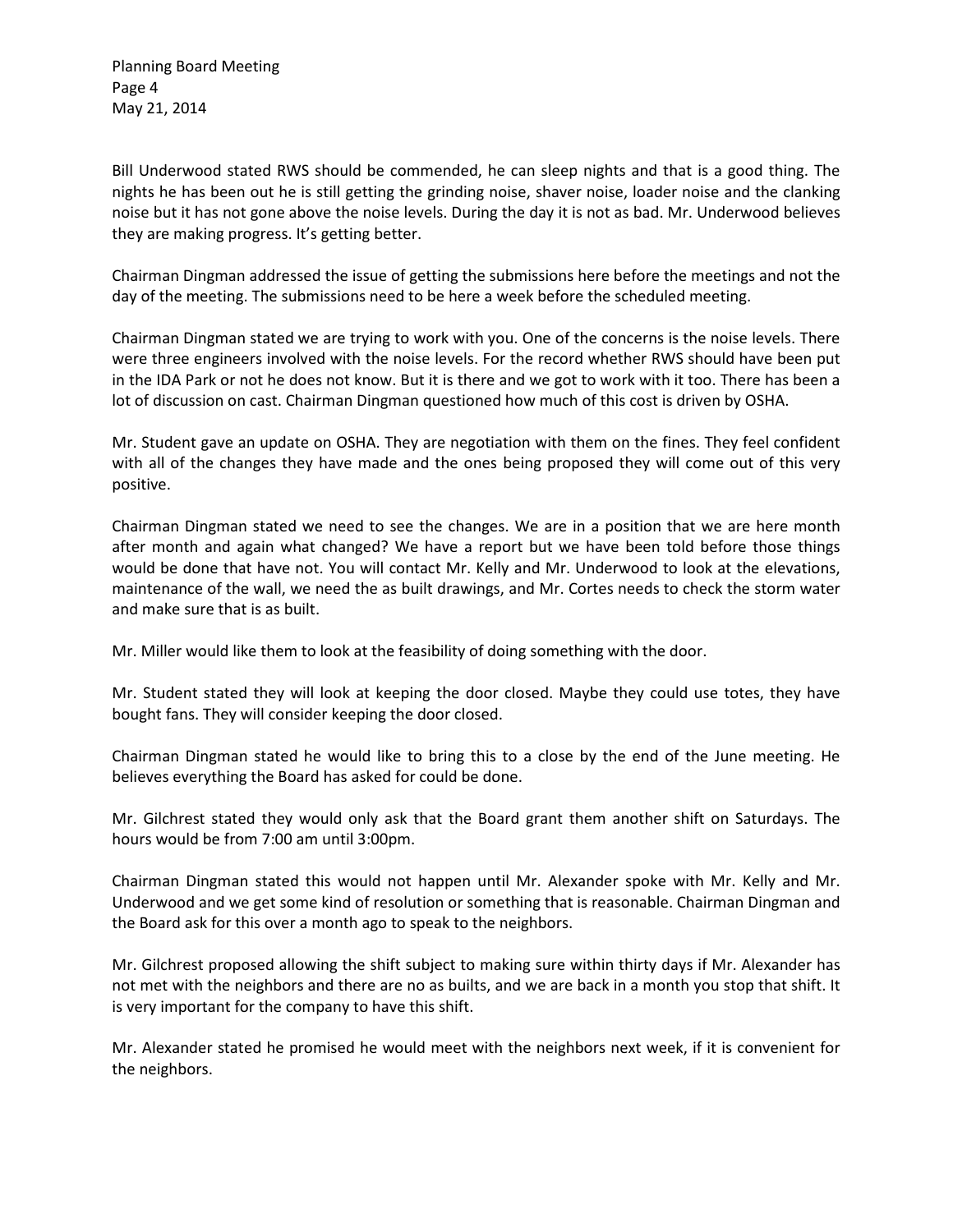Chairman Dingman stated he would be willing to meet again after Mr. Alexander meets with the neighbors and that way you would not have to wait a month.

Mr. Student stated he would like to set it up for next Wednesday and guarantees Mr. Alexander will be in touch with the neighbors.

Mr. Kelly stated he needs to get it through to the Board, when you stand at his house you are over the trailers, so there fixes are not correct.

Chairman Dingman stated this is what Mr. Alexander is going to see when he goes there. This is what we are looking for.

Mr. Kelly stated if they have a special meeting for a temporary fix, this is not a fix.

Mr. Gilchrest stated he does not want to be argumentative he is sitting next to a fellow with 30 years' experience, when he hears in his professional opinion this will mitigate noise, I think it is worth expiration, installation and allow it to work. With all due respect to the neighbor he will listen to the expert.

Mr. Alexander corrected Mr. Gilchrest stating he has 41 years' experience.

Chairman Dingman stated he wanted the expert's opinion after Mr. Alexander has spoken to the neighbors.

Mr. Alexander stated he needs to see the three projects completed and Mr. Student promises him that these are happening as quickly as they can. These three projects are accumulative and when they are done hopefully people are going to be happier. If we can deal with the height issue in the yard he will come up with something for that. He has to see the net effect first.

Chairman Dingman stated he would like to see Mr. Alexander meet with the neighbors, he is does not know if the trailers will work but he does understand what Mr. Kelly is saying but does not know if that is necessarily feasible but there has to be something that can be done.

Mr. Meyer questioned the placement of the trailers and the access for the fire trucks.

Mr. Student stated the placement of the trailers will not affect the access roads.

A special meeting was scheduled for Thursday, May 29, 2014 at 7:00pm.

2. DAVID BRINDLE, contract vendee of Tax Map # 137.-2-24 commonly known as 22 Park Road, Town of Kingsbury, wants to discuss the possibility of outdoor storage. His approval on November 20, 2013, prohibits outdoor storage.

Chairman Dingman introduced David Brindle, Dean Column Co. Inc. to address the Board.